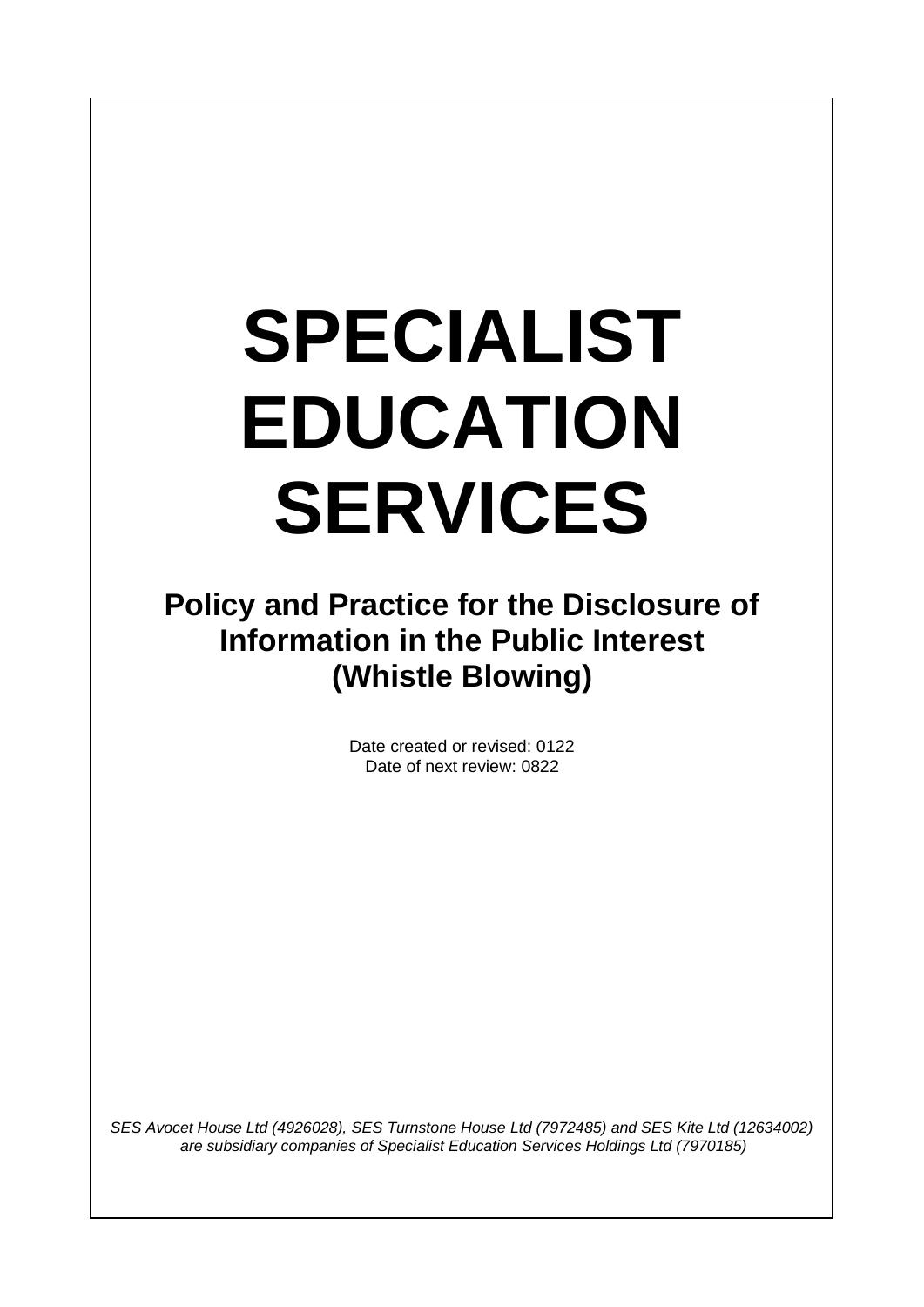#### **CONTENTS**

| 1              | <b>INTRODUCTION</b>                     | $\overline{2}$ |
|----------------|-----------------------------------------|----------------|
| $\overline{2}$ | <b>SCOPE OF THIS POLICY</b>             | $\overline{2}$ |
| 3              | WHO IS THIS POLICY FOR                  | 3              |
| 4              | HOW WE WILL HANDLE THE MATTER           | 3              |
| 5              | ANONYMOUS ALLEGATIONS                   | $\overline{4}$ |
| 6              | UNTRUE ALLEGATIONS                      | $\overline{4}$ |
| $\overline{7}$ | <b>WHAT ARE OUR GUIDING PRINCIPLES?</b> | 4              |
| 8              | <b>EXTERNAL CONTACTS</b>                | 5              |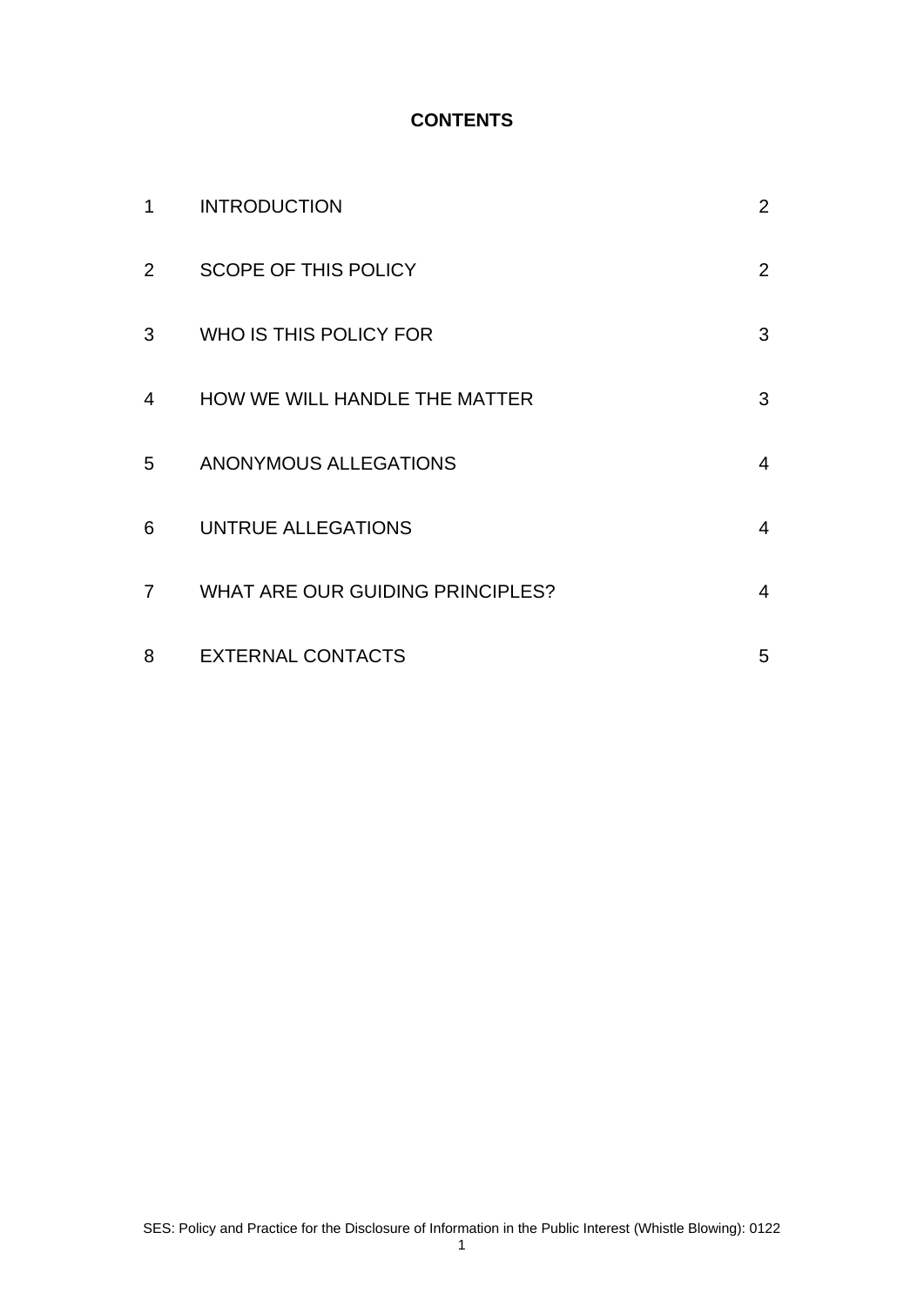#### **1 INTRODUCTION**

Specialist Education Services is committed to the highest standards of quality, honesty, openness and accountability.

As an employee you have an important role in achieving this goal. Employees will usually be the first to know when someone in the organisation is doing something illegal or improper but often feel worried about voicing their concerns. We have created this policy and procedure document to cover the reporting of any genuine concerns you may have about suspected misconduct within the organisation.

This document makes it clear this can be done without fear of victimisation, subsequent discrimination or disadvantage. It is intended to encourage and enable all employees to raise serious concerns within the establishment rather than overlooking a problem or 'blowing the whistle' outside.

This policy conforms to the guidance in the Public Interest Disclosure Act 1998 (PIDA). PIDA encourages you to raise concerns internally in the first instance.

### **2 SCOPE OF THIS POLICY**

**This Policy does not replace the SES Complaints and Representations Policy and Practice procedures or the SES Grievance Capability and Disciplinary procedures. These contain existing procedures to enable staff to lodge a grievance relating to their own employment. This Disclosure Policy is intended to cover concerns that fall outside the scope of that procedure.**

It is impossible to give an exhaustive list of the activities that constitute misconduct or malpractice but broadly speaking we would expect you to report the following:

- Criminal offences
- Failure to comply with legal obligations
- Actions that endanger the health or safety of employees or the public,
- Working outside agreed Policy and Practice.
- Actions which cause damage to the environment
- The unauthorised use of assets or funds
- Manipulation of accounting records and finances
- Possible fraud and corruption
- Decision-making for personal gain
- Abuse of position
- Misconduct or malpractice
- Sexual or physical abuse of young people or employees
- Other unethical conduct
- Actions which are intended to conceal any of the above

The policy is primarily for concerns where the interests of others or of the organisation itself are at risk. **If in doubt – raise it!**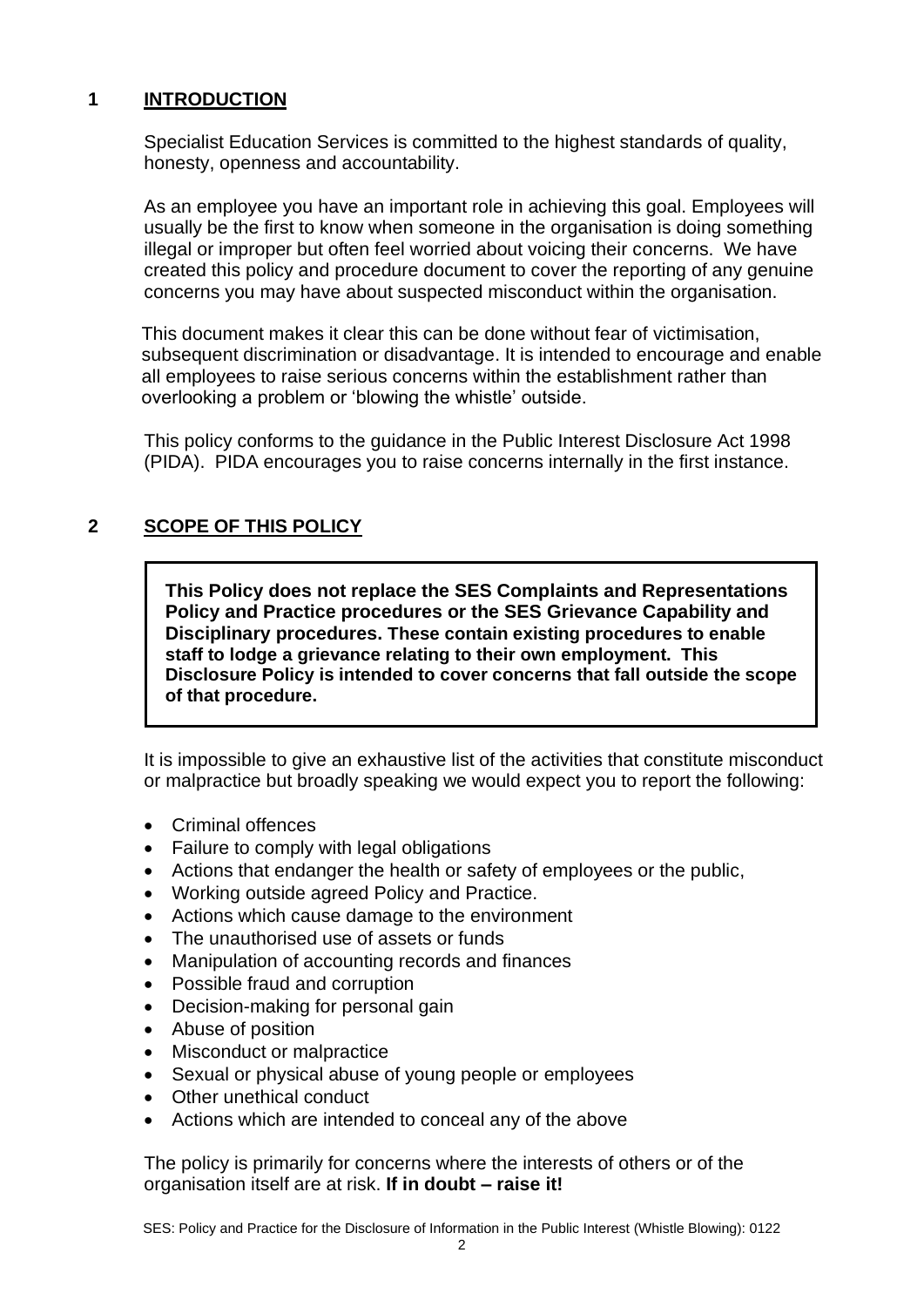It is the duty of every member of staff to speak up about genuine concerns in relation to the above. It applies whether or not the information is confidential. Specialist Education Services is committed to ensuring that any staff concerns of this nature will be taken seriously and investigated. A disclosure to the Directors will be protected if the member of staff has an honest and reasonable suspicion that the malpractice has occurred, is occurring or is likely to occur. Staff who raise concerns reasonably and responsibly will not be penalised in any way.

#### **3 WHO IS THIS POLICY FOR**

This policy is for people employed by Specialist Education Services. For the purposes of this policy **only**, this is someone who is:

- Employed on a permanent or fixed term contract of employment;
- On secondment to SES:
- On a temporary contract or employed through an agency to work for SES;
- An independent consultant for SES; or
- Contractors and suppliers of services to SES.

Personnel not employed by SES would be expected to use the Complaints and Representations procedures.

#### **4 HOW WE WILL HANDLE THE MATTER**

Any individual who has reasonable suspicions of malpractice should initially take their concerns to their line manager within the Management Team. If they do not feel that this is the appropriate person, they should approach another Manager or go directly to the Registered Manager or SES Principal/Deputy Principal. If any of these routes are impossible for any reason a direct approach to the Directors is appropriate. If the issue concerns one or other of the Directors, then the SES Principal/Deputy Principal should be informed immediately and he/she will be responsible for involving the Director not implicated in the allegation.

Once you have told us of your concern, we will look into it carefully and thoroughly to assess what action, if any, should be taken. Depending on the nature of your concern, this may mean an internal inquiry or a more formal investigation. We will tell you who your point of contact will be and whether we will need further assistance from you. We may ask you how you think your concern should be best dealt with. If you have a personal interest in the matter we would ask that you tell us at the outset. Whilst we will try to give you as much feedback as possible, we may not be able to give you specific details as this could infringe upon the privacy of another individual.

We cannot guarantee that we will respond to all concerns in the way that you might wish, but we will try to handle the matter fairly and properly. By using this policy you will help us to achieve this.

It is recognised that for some individuals, raising a concern under this procedure may be a daunting and difficult experience. An individual may choose to be accompanied or represented by a colleague at any stage of this procedure. All

SES: Policy and Practice for the Disclosure of Information in the Public Interest (Whistle Blowing): 0122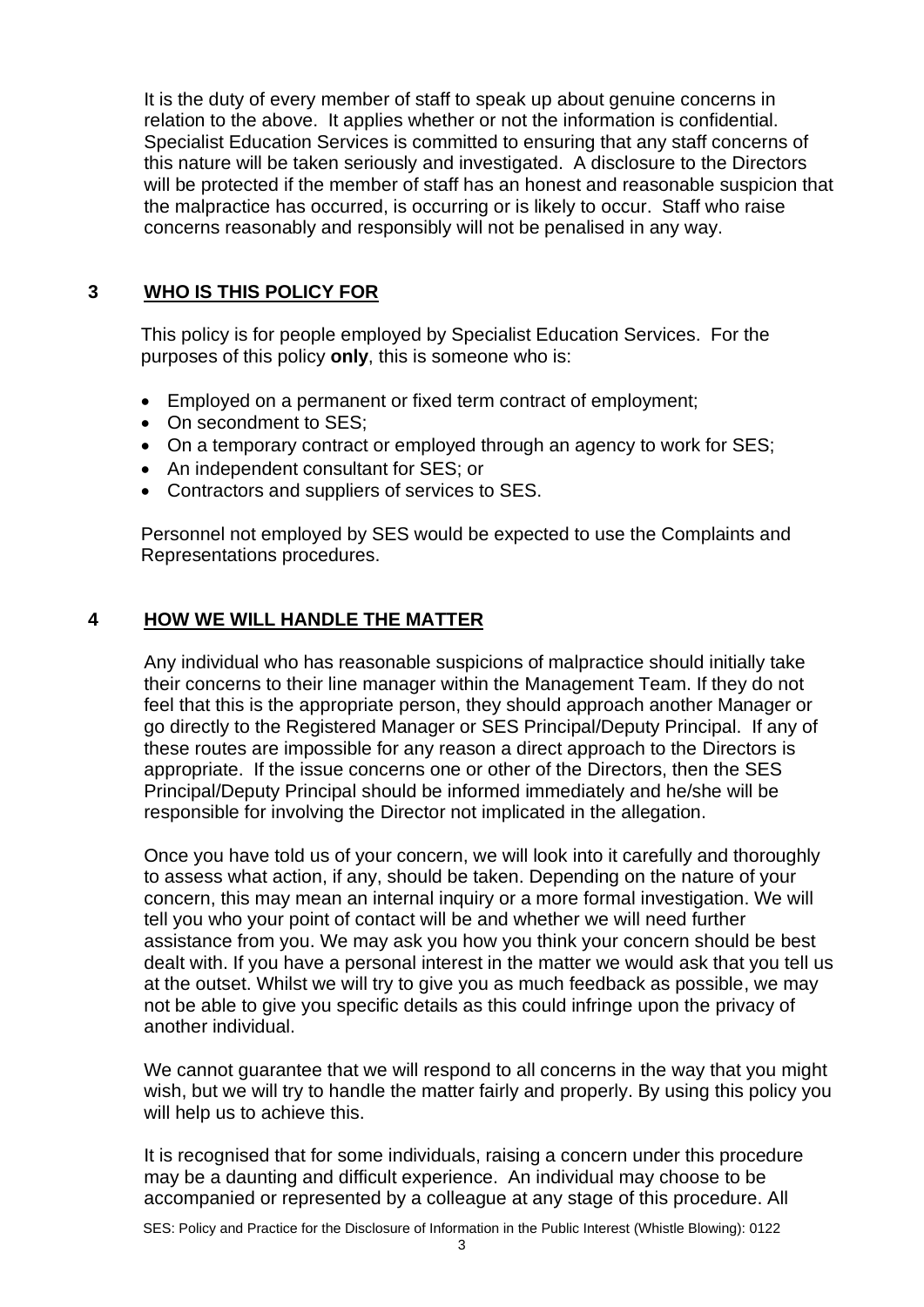reported incidents will be investigated. All reports will be dealt with in confidence, with only staff that need to know, being informed.

The Senior Manager, or whoever has been approached, will establish and record the basis of the concerns that have been raised and establish what further actions are required, using the confidential reporting form designed for that purpose and kept on the internal network. The individual raising the concern will be advised of the outcome of the investigation as soon as possible, normally within two weeks of the date of their disclosure. Where a longer period is needed for investigation, the member of staff will be informed in writing. The Directors will be informed of all reported disclosures and the actions being taken.

If an individual is not satisfied with the response received and any subsequent action taken, they should put their concerns in writing to the Directors who will arrange any further investigation as they think appropriate. The Directors will send a written response to the individual concerned.

#### **5 ANONYMOUS ALLEGATIONS**

This Policy encourages you to put your name to your allegation whenever possible. Concerns expressed anonymously are much less powerful but will be considered at the discretion of the Directors.

In exercising this discretion, the facts to be taken into account would include:

- the seriousness of the issues raised:
- the credibility of the concern; and
- the likelihood of confirming the allegation from attributable sources.

#### **6 UNTRUE ALLEGATIONS**

If you make an allegation in good faith, but it is not confirmed by the investigation, no action will be taken against you. In making a disclosure the individual should take care to ensure the accuracy of the information. If you make an allegation frivolously, maliciously, mischievously or for personal gain, disciplinary action may be taken against you.

### **7 WHAT ARE OUR GUIDING PRINCIPLES?**

To ensure that this policy is adhered to, and to assure staff that the concern will be taken seriously, SES will:

- Not allow the person raising the concern to be victimised for doing so;
- Treat victimisation of whistle blowers as a serious matter, that may lead to disciplinary action that may include dismissal;
- Not attempt to conceal evidence of poor or unacceptable practice;
- Take disciplinary action if an employee destroys or conceals evidence of poor or unacceptable practice or misconduct;
- Ensure confidentiality clauses in employment contracts do not restrict, forbid or

SES: Policy and Practice for the Disclosure of Information in the Public Interest (Whistle Blowing): 0122